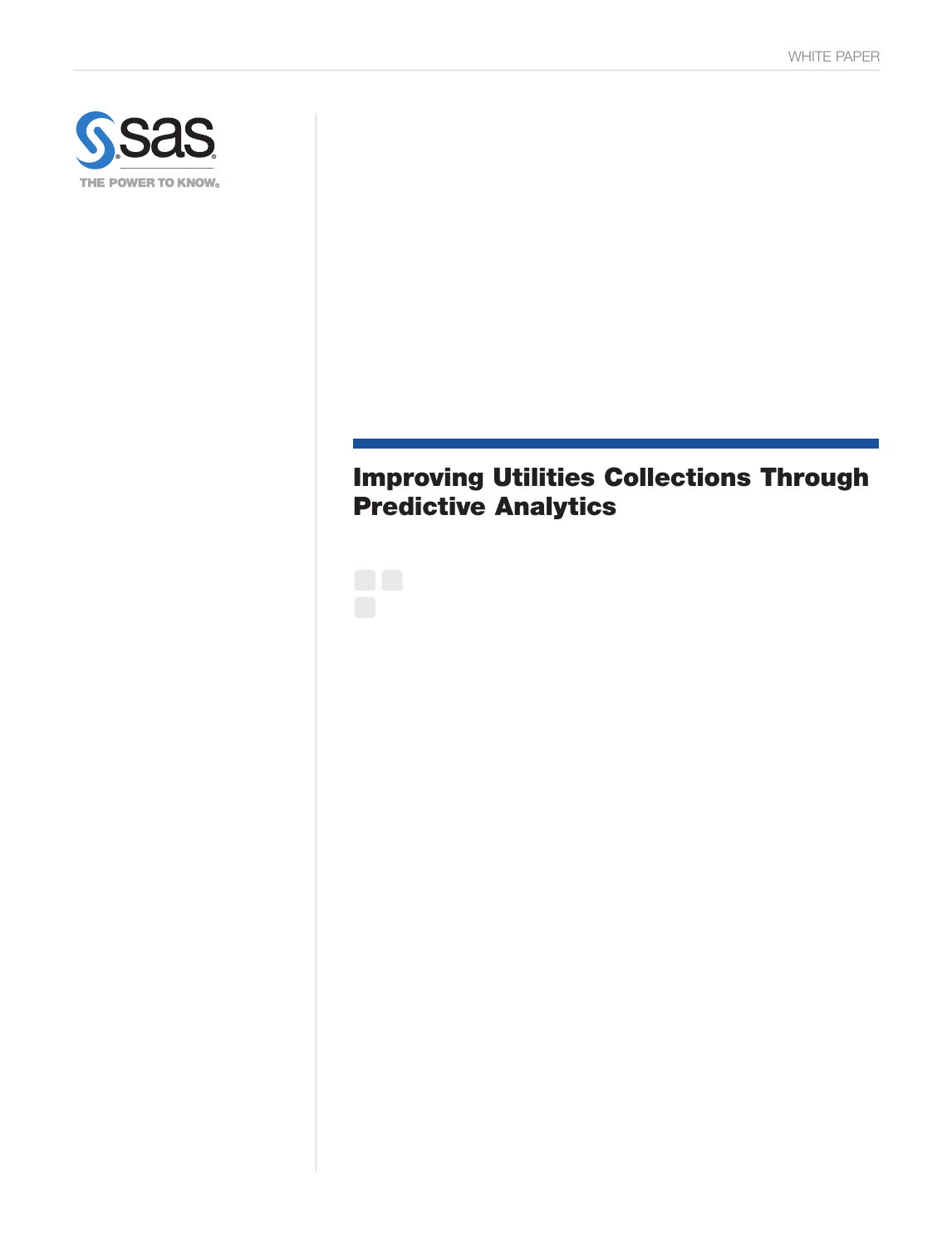## Table of Contents

| Reasons to Implement Collection Optimization Solutions3 |  |
|---------------------------------------------------------|--|
|                                                         |  |
|                                                         |  |
|                                                         |  |
|                                                         |  |
|                                                         |  |
|                                                         |  |
|                                                         |  |
|                                                         |  |
|                                                         |  |
|                                                         |  |
|                                                         |  |
|                                                         |  |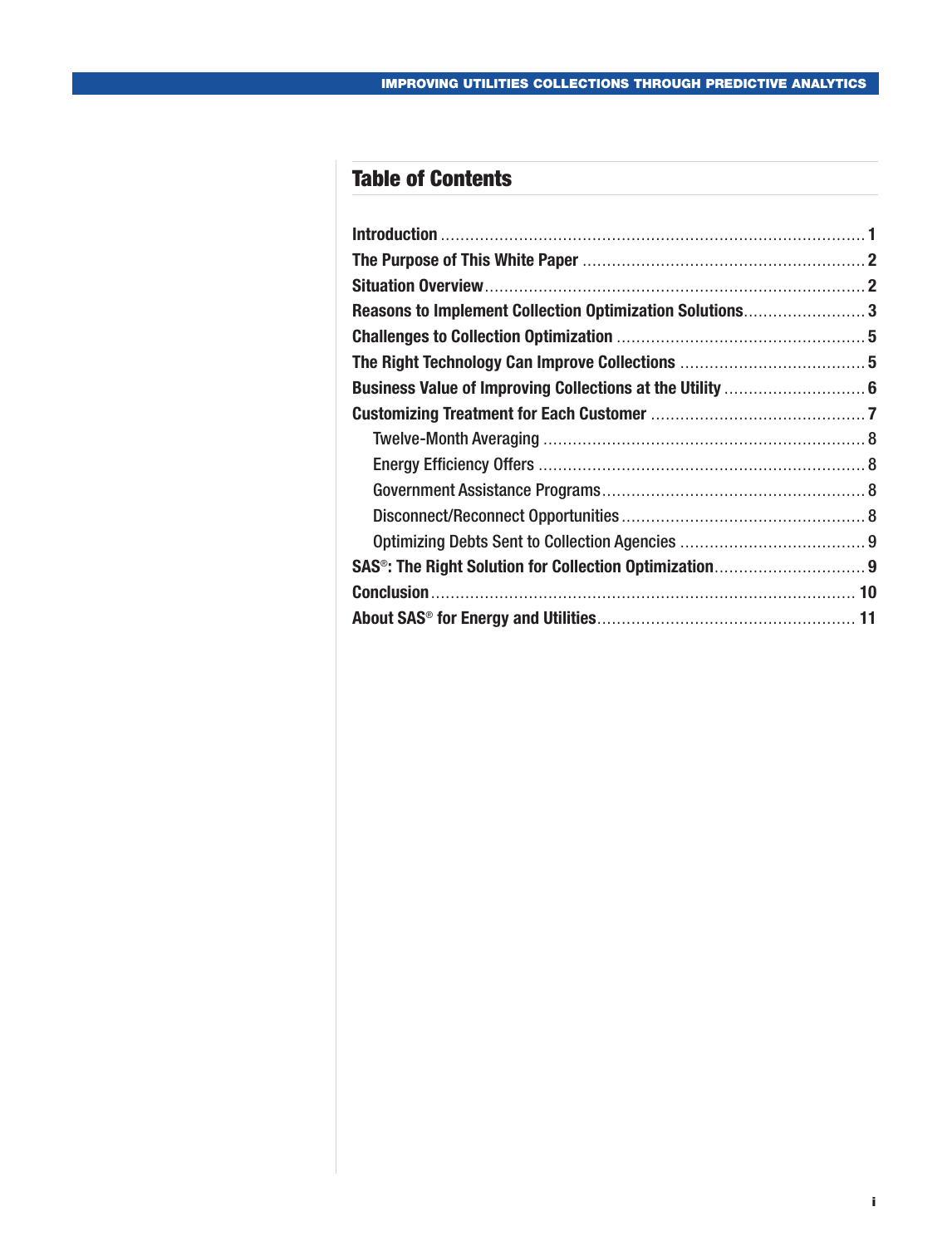## <span id="page-2-0"></span>Introduction

Every year, utilities write off millions in bad debt caused by customers who don't pay their electricity bills. Opportunities exist to reduce this annual expense.

Typically, the utility seeks to pass those bad debts along as additional costs to the rate payers who do pay their bills. Or, the losses are absorbed by the company's shareholders. Utilities are facing increasing pressure from shareholders and regulators alike to minimize those losses, even while providing utility services to consumers who are not likely to pay.

The pressures are intense. Most regulatory bodies understand electricity to be a basic necessity that must be provided, so they are reducing or eliminating any offsetting deposits the utilities can require from customers. They also are requiring utilities to take more proactive steps with their customers before disconnecting services. In some cases, regulators are not allowing bad debts to be rolled back into the rate structure, a situation affecting shareholder value, the utility's balance sheet, and ultimately, the utility's credit rating.

In summary, utilities are increasingly finding themselves in a position where they do not have the ability to turn away customers who are not likely to pay their monthly utility bills; yet they face very substantial, negative results if nothing is done. In this environment, identifying and predicting the conditions when a customer may have trouble paying their bills and then developing plans for helping those customers keep their accounts current is a real necessity.

Utilities need to explore how they can better develop their budgets to allow for bad debt reserves. Better budgeting benefits the financial well-being of the organization and its shareholders, improves the relationship with regulatory bodies and increases the goodwill received from positive public relations.

■ Identifying and predicting the conditions when a customer may have trouble paying their bills and then developing plans for helping those customers keep their accounts current is a real necessity.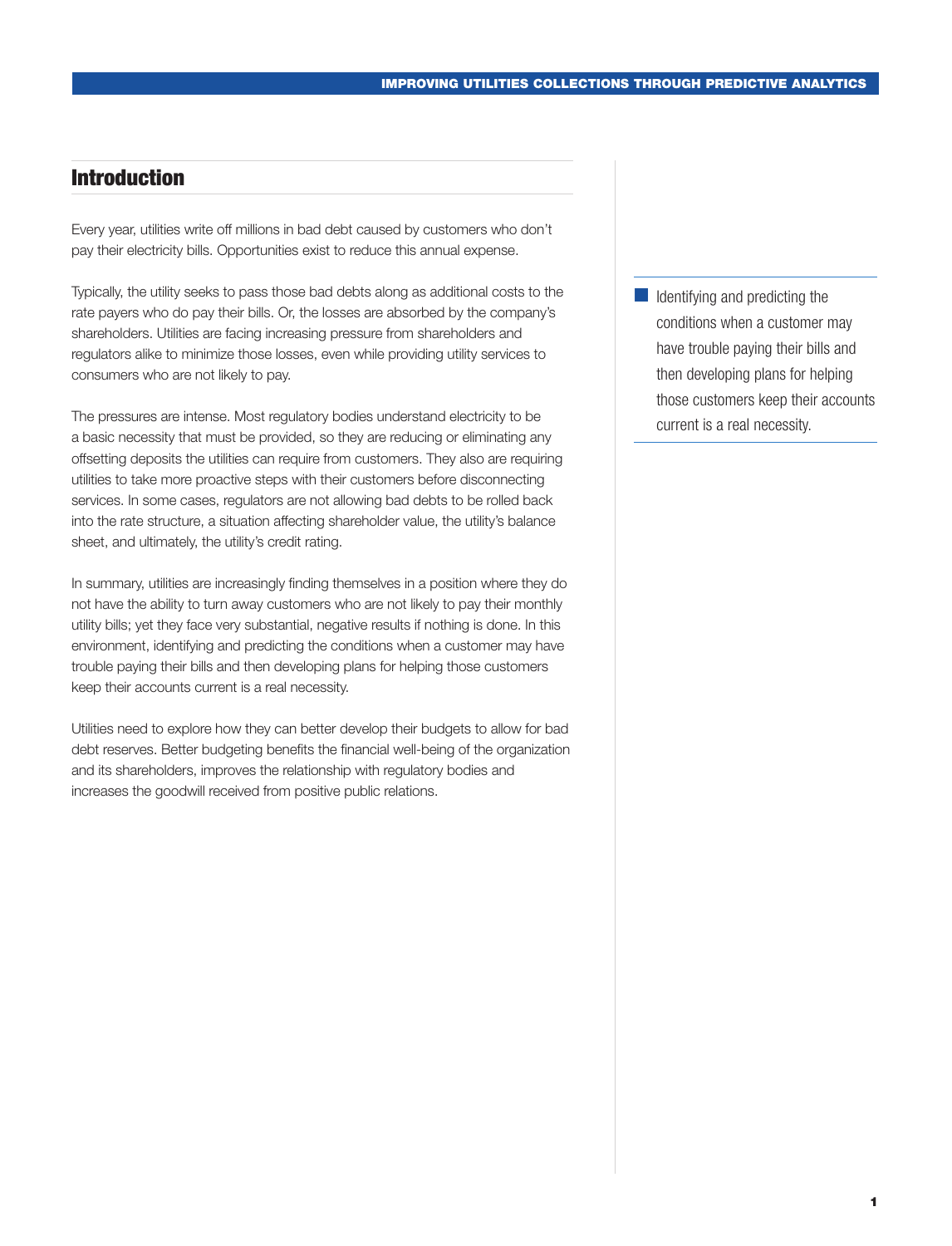#### <span id="page-3-0"></span>The Purpose of This White Paper

This white paper intends to describe how utilities can use predictive analytics to optimize their bad debt collections by:

- Enabling the company to understand which customers are more or less likely to pay in a timely manner.
- Identifying situations and scenarios where particular customers might have problems paying.
- Developing plans to mitigate the impact those conditions may impose.
- **Focusing primarily on residential customers for these types of business analytics,** and also applying the same logic and business rules to industrial and commercial customers.
- Developing systems that identify a "theft of service" (fraud) model and profile usage patterns to identify abnormal data for further investigation.

Strategies and tactics for improved collections that have proven successful in other industries can be adapted to the particular constraints of the utility industry. Understanding the challenges and identifying the opportunities to use advanced technology solutions provide utilities with ample reason to consider bill collection optimization.

## Situation Overview

Several internal and external factors are driving the need for bill collection optimization, including:

- Reducing yearly bad debt reserves to augment cash flow. Utilities are seeing real need to improve their models for cash flow expectations by gaining more comprehensive and event-responsive views of their potential bad debt exposures. The failure to understand and plan for bad debt situations could affect recovery efforts during rate case hearings, as well as everyday business operations.
- Maximizing return on investment in newly implemented smart meters. North American utility companies will implement 20 million smart meter devices in 2010.<sup>1</sup> As such, they will want to explore every possible avenue for speeding their time to investment recovery by maximizing the use of new data coming from the smart meters and an automated meter reading infrastructure. Incorporating smart meter data into a collection optimization effort makes sense as one way to increase return on investments in smart meters.

■ Incorporating smart meter data into a collection optimization effort makes sense as one way to increase return on investments in smart meters.

<sup>1</sup> *North America Utility Industry 2010 Top 10 Predictions,* prepared by IDC Energy Insights, January 14, 2010, Page 11. "Full-scale deployments of smart metering will continue in 2010 – exceeding 20 million meters/15% market penetration by year end."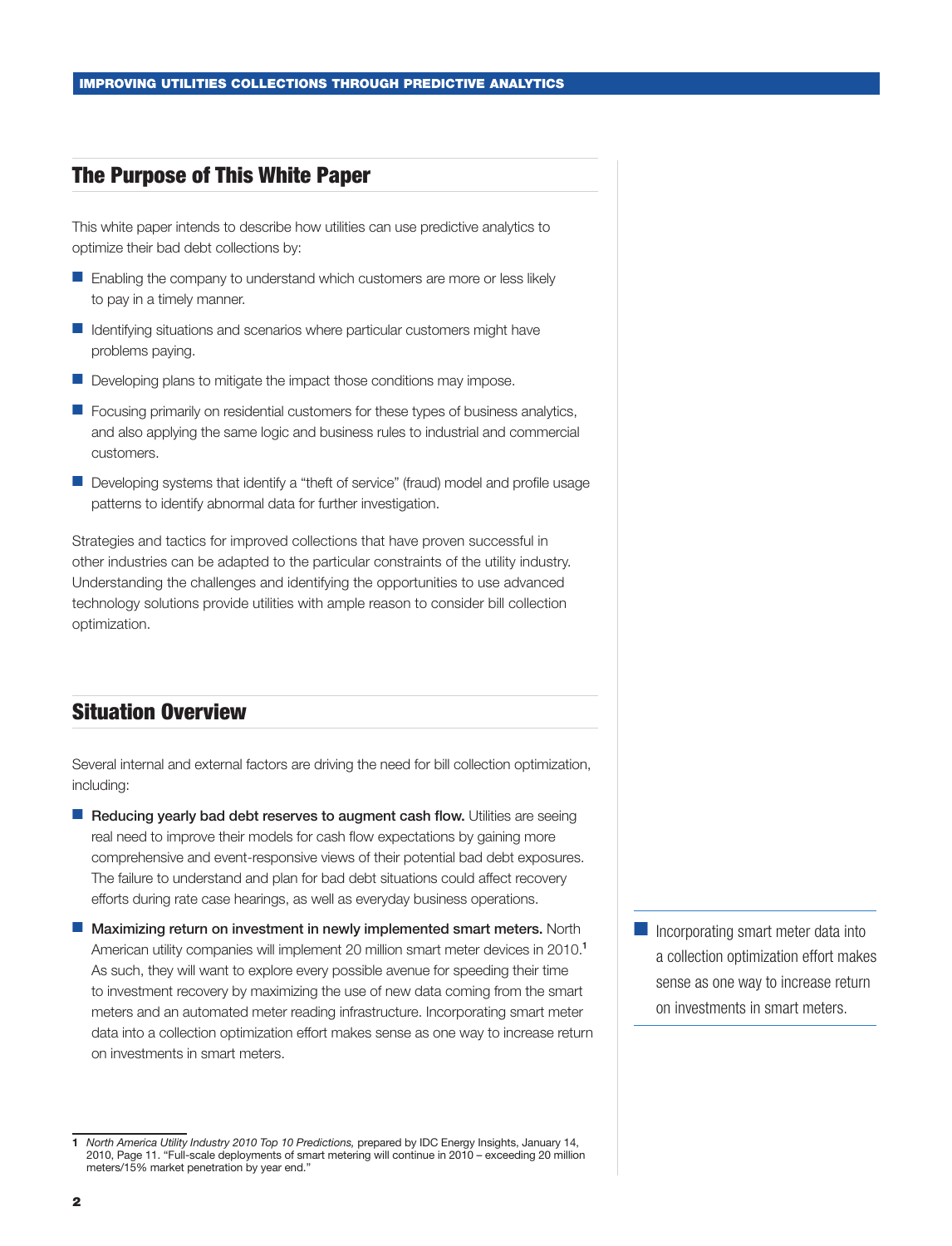<span id="page-4-0"></span>■ Responding to the effects of economic downturns. Public utility commissions, such as the California Public Utility Commission (PUC), have considered whether to stop utilities from requiring customers to pay deposits to reestablish service regardless of payment history. Utility initiatives for prepayments for service are receiving discussion at other PUCs. And PUCs are demanding that the utilities demonstrate more reasonable care in their disconnect notification efforts.

Today, many utilities still employ the traditional methods of making decisions about the likelihood for payment based primarily on human judgment. Utilities have an opportunity to implement high value methodologies based in statistical models that predict the likelihood of defaults among customers who have already been accepted (behavioral scoring), and predict the likely amount of debt that can be expected to be recovered (collection scoring).

Bad-debt scoring fundamentally means applying a statistical model to assign a risk score to an application or an existing account. It also refers to the process of developing such a statistical model from historical data. Bad-debt scoring requires measuring the accuracy of one, or many, such statistical models and monitoring the effect that score-based decisions have on key business-performance indicators.

Collection scoring is performed because it provides a number of benefits – all based on the ability to quickly and efficiently obtain fact-based and accurate predictions about the likely ability of individual applicants or customers to pay. The marketing of various payment options can be streamlined based on bill pay history. As smart meters and a smart grid enable more services, this feature will be highly coveted by utilities.

## Reasons to Implement Collection Optimization Solutions

New economic and regulatory forces are requiring utilities to maximize the efficiency of their business operations. Utilities should work to improve their collection capabilities for the following reasons:

■ Bad debts can reach into the tens and hundreds of millions of dollars depending on the size of the utility, affecting long-term cash flow projections and investment rates of return. Even small reductions to bad debt write-offs can reap significant improvements to the bottom line. A 5-10 percent reduction in bad debt write-offs would quickly return the cost of the new information technology solutions needed to produce those returns. The payoff, though, would likely be much higher and recur every year after the initial investment.

■ Collection scoring is performed because it provides a number of benefits – all based on the ability to quickly and efficiently obtain fact-based and accurate predictions about the likely ability of individual applicants or customers to pay.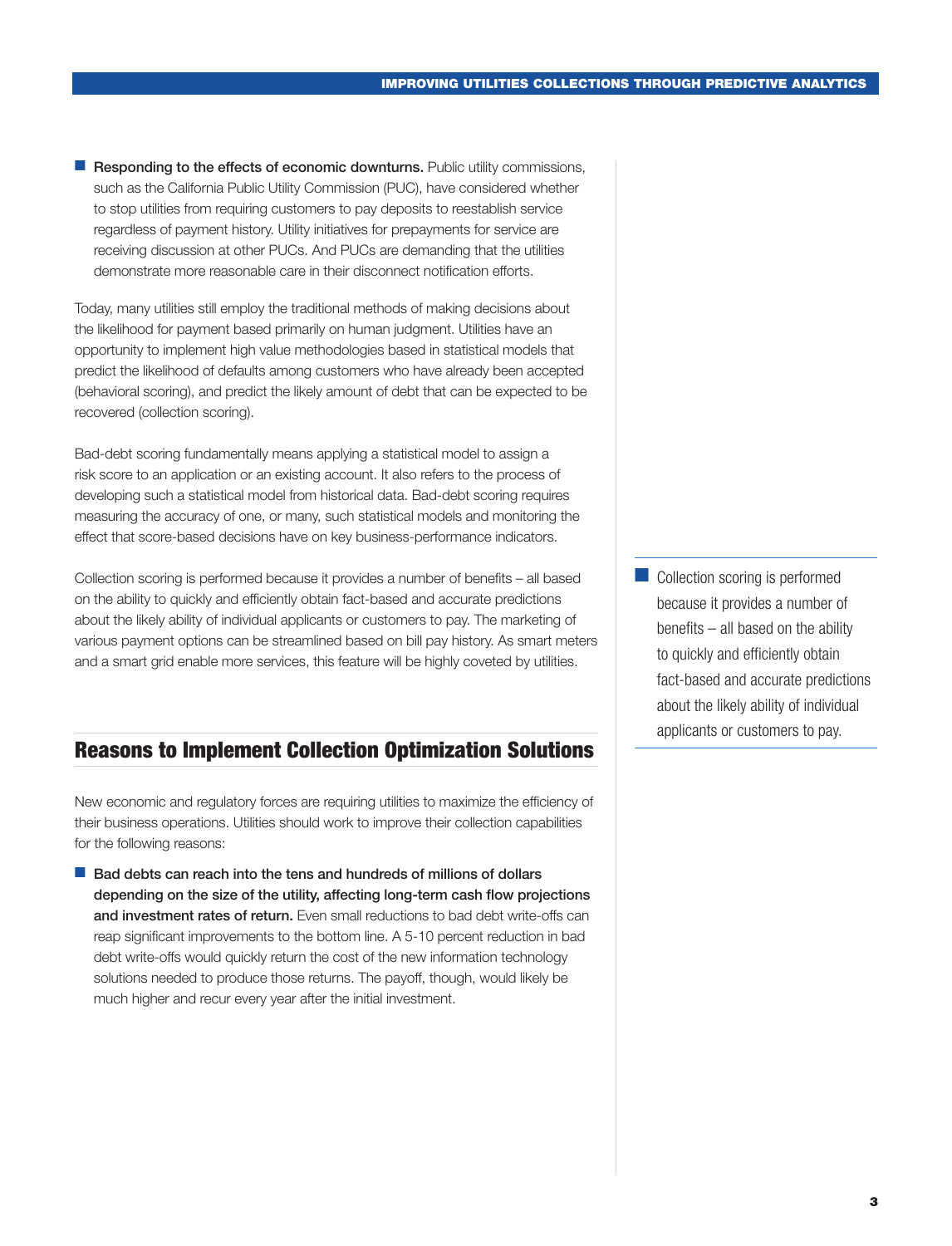- Smart meters may add even more capabilities and improvements. While utilities' current focus is the effective installment of smart meters, they must look for new ways to use the torrents of new data expected from smart meters. For example, smart meters could allow the utility to become flexible on the days that they bill people, possibly coinciding with the customer's payroll periods. Or, smart meters can enable more creativity for customer payment plans. Also, if the utility's systems are set so that they have earlier notice when a customer's usage pattern is changing, they can more proactively address a concern for a future high bill. This can help the utility resolve high bill complaints, reduce the possibility of a bad debt situation, and add an opportunity for the utility to interact with the customer in a positive framework.
- Regulators want utilities to be proactive in favoring the interest of consumers. Introducing proactive measures to improve relations with customers who are at risk of nonpayment will help utilities allay interveners' concerns in rate case hearings.
- Regulators are reviewing utilities' abilities to require deposits. Regulators are increasingly viewing deposits as additional burdens to customers already struggling to pay bills. Utilities must look for alternative ways to protect themselves from nonpayment.
- Optimizing allowances for bad debt. Utilities reserve millions of dollars for bad debt write-offs. That's money they cannot use for any other purpose within the utility. Correctly modeling the amount needed creates implications for the availability of money to help fund operations, be invested or augment cash flow. If too little is set aside then cash flow and accounts receivable projections are affected, requiring cash divestitures from other areas.<sup>2</sup>



*Figure 1. Economic and regulatory forces require utilities to improve collections.*

<sup>2</sup> Keep in mind that the Allowance for Doubtful Accounts is included in the Current Liabilities section of a balance sheet. According to the allowance method of handling bad debt losses, write-offs of charge accounts considered uncollectible are debited to Allowance for Doubtful Accounts. The Bad Debts Expense account is reported on the income statement in the Operating Expenses section. Allowance for bad debt expense recording for uncollectible accounts, etc., should be posted under operating expense of the income statement. Sales minus Cost of Goods Sold, minus Operating Expense totals Net Income.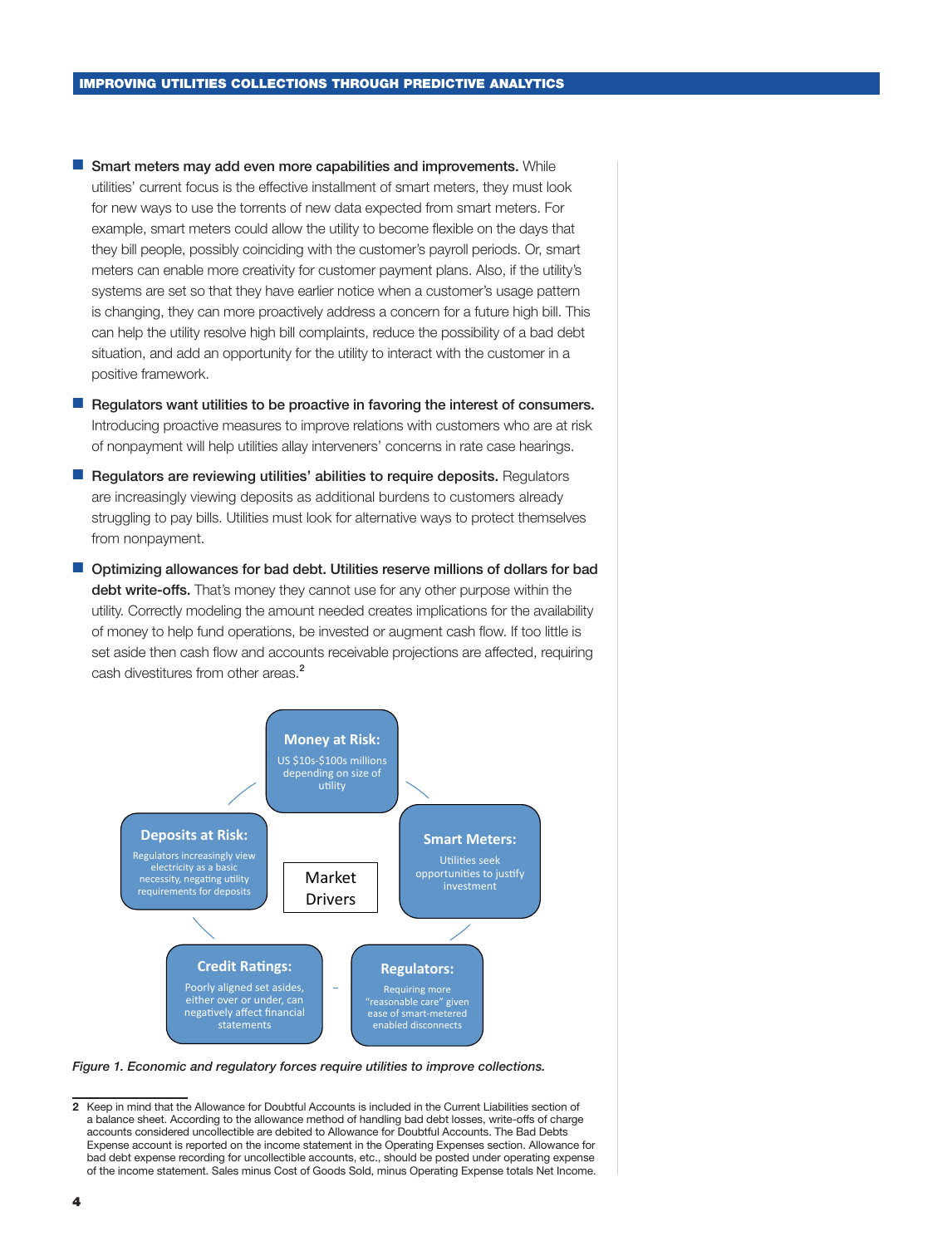## <span id="page-6-0"></span>Challenges to Collection Optimization

As with any major change in the way companies do business, there are many hurdles associated with implementing technology systems that enable the collection process to be optimized. These include:

- Adjusting business processes to PUC mandates that favor customers and vet still make financial sense to the utility.
- Evaluating the correct level of deposits needed from new applicants for new accounts.
- Accessing the internal and external data needed to enhance market segmentations for setting different payment terms.
- Distributing information efficiently throughout all customer-facing business functions and credit systems (such as originations acquisition, account servicing and collections).
- Having inconsistent or incomplete in-house strategies to share data for more complete proactive billing techniques (e.g., the inability of several departments to establish level pay plans that align with a customer's ability to pay across all seasons).
- Lacking plans that add data from smart metering systems to bill collection optimization analysis models.
- $\blacksquare$  Understanding how external factors may affect bills and payments (e.g., how extremely hot weather may cause bill spikes and inability to pay among certain customer segments).

## The Right Technology Can Improve Collections

In combination with well-defined business processes, the adoption of technology for predictive analytics can have a significantly positive impact on an organization's ability to enhance collections efficiency. Given the multiple market drivers, utilities have the opportunity to employ advanced technology to overcome existing data challenges and optimize their ability to collect from customers. The core technology foundation for collections optimization is:

- **Data mining** that utilizes all data available to inform intelligent systems.
- Algorithms for analytics and adaptive modeling for a better bill collection operation.
- Sampling, exploration, modification, modeling and assessment statistical methods to identify variables needed for developing models to predict outcomes.
- Robust reporting, including graphics and visualization techniques to help modelers identify variables and segments.
- In combination with well-defined business processes, the adoption of technology for predictive analytics can have a significantly positive impact on an organization's ability to enhance collections efficiency.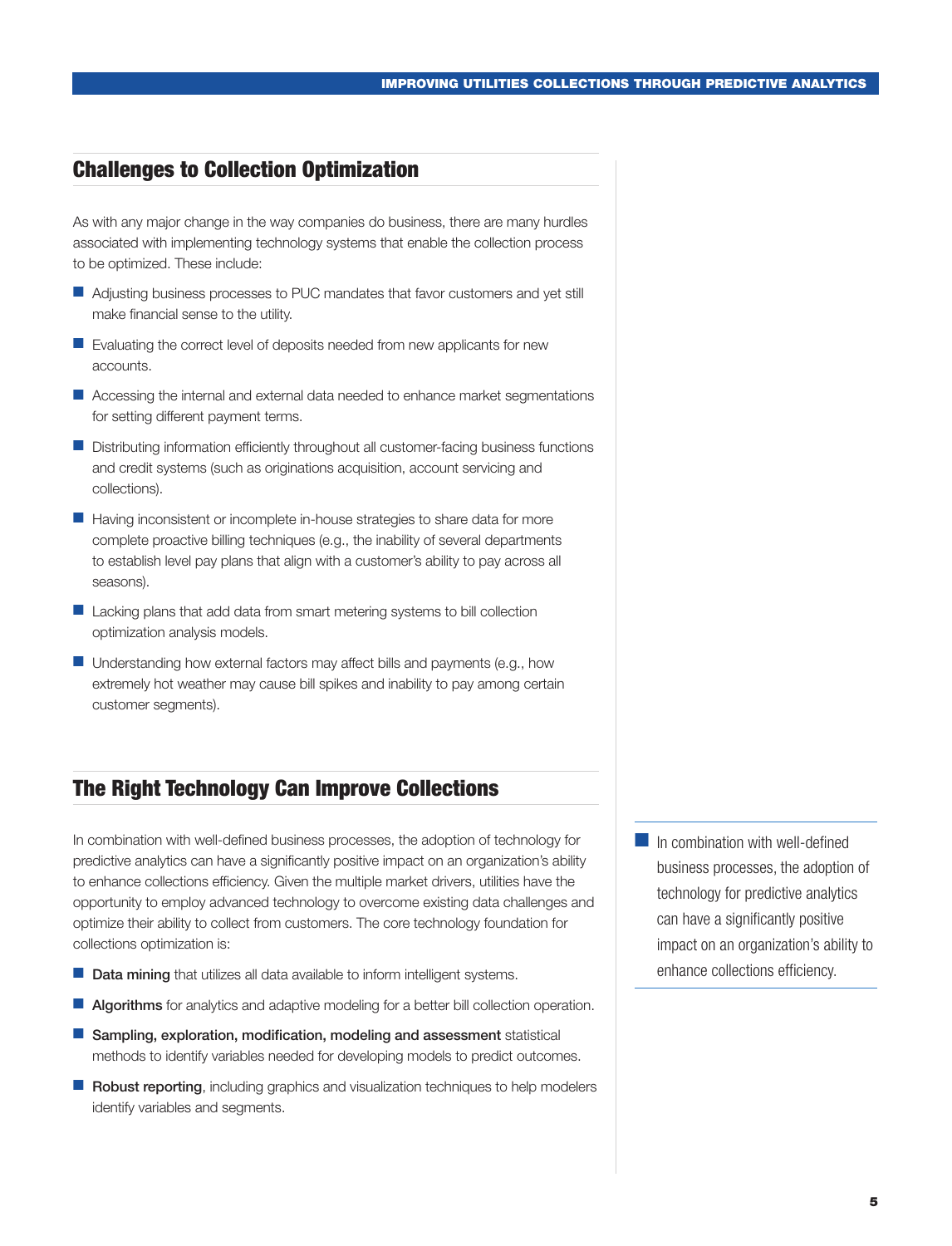<span id="page-7-0"></span>Utilities already possess tremendous amounts of data that can be used to create their own advanced, customized bill payment plans for the purpose of optimizing their collection rates. The benefits of doing so in a utility context include:

- Creating a comprehensive system for assessing and managing usage behavior, and enabling more dynamic pricing models.
- Converting credit data into a reliable and profitable source of information and knowledge that can be applied to other operations.
- Discovering additional operational inefficiencies that can be corrected.
- Enabling the future smart meter era to cross-sell and up-sell new energy market products and services like home health care monitoring, home security services and others.
- Familiarizing utility business operations with the concept of balance points between risk and benefit, driving more operational excellence.
- Reducing the need to raise rates to offset bad debt write-offs, adding to returns on investment for investors and reducing the need for building additional generation facilities.

### Business Value of Improving Collections at the Utility

Implementing new processes and technologies will come at a cost for most organizations. Fortunately, the benefits resulting from improved collections are quantifiable and often significant. They include:

- Lowering day sales outstanding (DSO). Lowering bad debt will lower DSO, an important financial measure for investors.
- Improving top-line revenue. Collecting on bad debt will drive top-line revenue.
- Improving credit ratings. Reducing bad debt improves credit ratings and lowers the interest paid for various debt instruments the utility might use in its business operations.
- Optimizing allowances for bad debt. Today, utilities set aside millions of dollars on their balance sheet to mitigate bad debt write-offs. Reducing or more accurately predicting this amount has real ramifications for cash flow projections and investments within the utility.
- Increasing regulatory allowances for bad debt. Most utilities are allotted a certain amount of bad debt they can incur and pass on to customers in the form of higher rates, through their general rate case and regulatory/cost-of-service models. Such determinations by regulatory bodies affect earnings per share.
- Increasing the accuracy of forecasting for accounts receivable. Currently, forecasting for accounts receivable is based on views of 30-, 60- and 90-day nonpayment records. Utilities are looking at who is already late. Optimizing collections should also view external factors – such as consumption data, future rates, climate zones, etc. – that might prevent or slow someone from paying in the future.

Utilities already possess tremendous amounts of data that can be used to create their own advanced, customized bill payment plans for the purpose of optimizing their collection rates.

■ Fortunately, the benefits resulting from improved collections are quantifiable and often significant.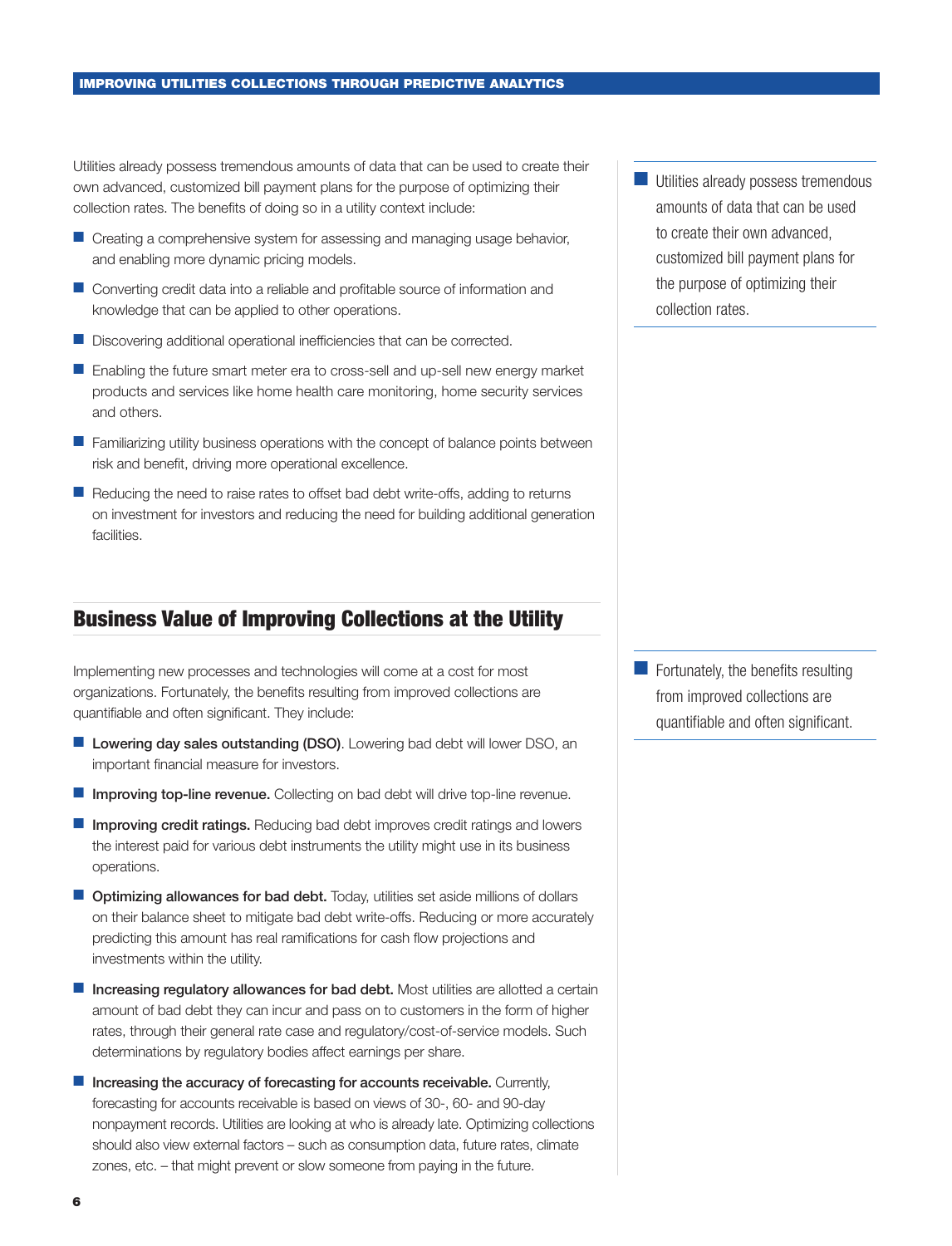- <span id="page-8-0"></span>■ Complying with new regulatory dictates. Utilities will need to show "reasonable care" with regard to efforts to disconnect service to non-payers, despite the ease of disconnect enabled by smart meters. Utilities will need to show interveners and regulatory bodies that they have a framework in place for notification of disconnection and opportunities for consumers to mitigate the disconnection.
- **Modeling with analytics.** Utilities should be able to consider in advance the effect of the economy or expected weather events on their customers' abilities to pay.
- Improving public relations. When faced with the loss of utility service, most disconnected customers find the means to pay for reconnection fees and fund the deposits needed to reestablish credit. These customers also end up sustaining the costs imposed by the service disconnection, such as food spoiled without refrigeration, time and money spent going outside the home for hot water and food, and lost wages from time spent at home dealing with the disconnection. Of course, the utility realizes considerable cost as well: Reconnect fees do not cover the actual costs for sending trucks to disconnect and reconnect, or the administrative overhead needed to initiate – then resolve – the disconnect. By proactively working with customers to prevent disconnection, utilities reap cost savings and goodwill from positive public relations.

#### Customizing Treatment for Each Customer

The first step in implementing a collection optimization solution is realizing that the advanced statistical technology solutions available today allow utilities to understand every customer as an individual account that is likely to fall within different market segmentations, allowing for the customization of rules, plans and payment opportunities.

After developing business rules with the utilities, technologies exist to make predictions about likely customer behavior and create payment options for certain customer segments. These technologies might match electricity usage data with other external data about customers or even economic and weather conditions to determine when appropriate "treatments" (intervention options) are required.

Such "treatment plans" might consist of relevant intervention options to offer to particular customers. As the utility learns more about each customer, they can develop proactive call lists and call scripts for outbound call center customer service representatives (CSRs) to use for offering these plans.<sup>3</sup> The following are typical plan options available to the utility:

<sup>3</sup> This process might repeat itself each week with another quarter of the customer base. Business analysts would monitor the results to determine when their model accuracy had declined to the point of needing "rebuilding" (model management).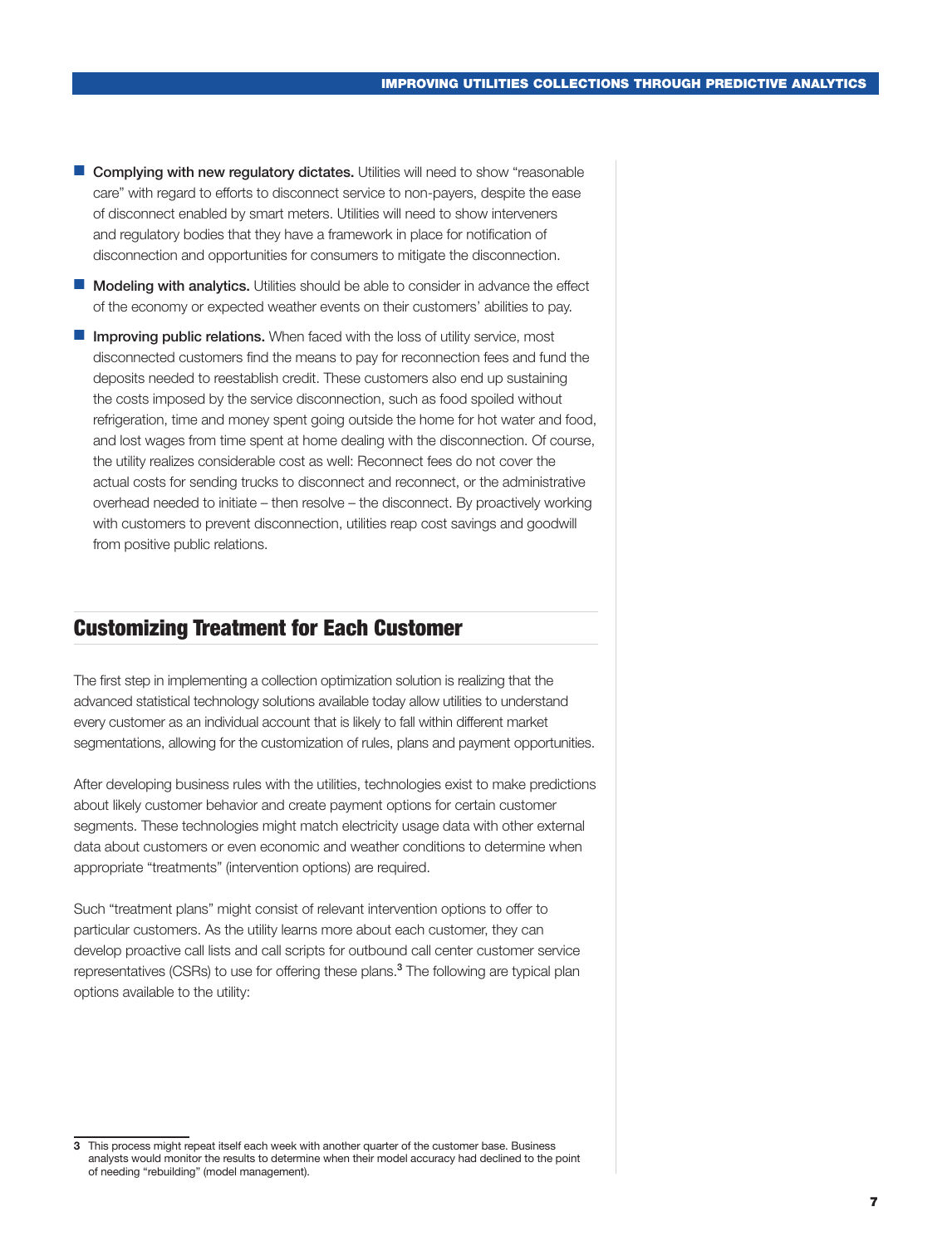#### <span id="page-9-0"></span>Twelve-Month Averaging

Customers who have difficulty making payments during spiking summer or winter months might be offered plans that average their yearly usage and set monthly payments that are equalized.

#### Energy Efficiency Offers

Using available technologies that match one customer's usage with comparable accounts could allow the utility to determine whether certain customers have higherthan-average bills, based upon the size and type of their residence. If those customers begin to fall behind or make partial payments, the utility might view this as an opportunity to proactively contact them with offer of an energy efficiency program aimed at helping to reduce their bills, and thereby improving the probability of payment.<sup>4</sup>

#### Government Assistance Programs

If customers have repeated difficulty paying their bills, utilities can educate customers about various low-income and government-subsidized programs. Utilities should work to identify customers who would benefit from these programs and recommend them.<sup>5</sup>

#### Disconnect/Reconnect Opportunities

Disconnections occur when all else fails and customers do not pay their bills in a timely manner. Usually this is a concern for low-income customers who attempt to juggle their finances to meet electricity and other bills.

- Many statistics show that 70 percent of low-income customers who are disconnected are reconnected within 48 hours because they find some way to pay their bill. Given this fact, utilities should prioritize which customers are more or less likely to reconnect during this 48-hour window and focus on the ones more likely to pay.
- After identifying those most likely to pay, the utility might send a vehicle with a customer-friendly representative to the customer location – to optimize the operational expense of shutting off service and reducing DSO.
- While smart meters and an automated metering infrastructure will allow utilities to remotely disconnect customers, utilities need to demonstrate to regulators that they exerted a reasonable effort to educate the customer on options available to them to keep their service current (see examples above). The utilities must demonstrate reasonable care in these situations.
- In the absence of advanced metering infrastructure (AMI), the utility directs customers to payment centers, kiosks and other places to pay their bills.

<sup>4</sup> Higher-income households are more likely to respond to such offers and utilities could utilize property tax records or other external sources to identify such candidates.

<sup>5</sup> For example, CARE (California Alternate Rates for Energy) provides qualifying low-income residential customers a 20 percent discount on their gas and electricity bills. CARE participants are exempt from recent electric rate increases. To qualify, a residential customer must have an annual gross income (before taxes) of less than \$23,400 for a household of 1 or 2 persons, \$27,500 for 3 persons, \$33,100 for four persons and \$5,600 for each additional household member.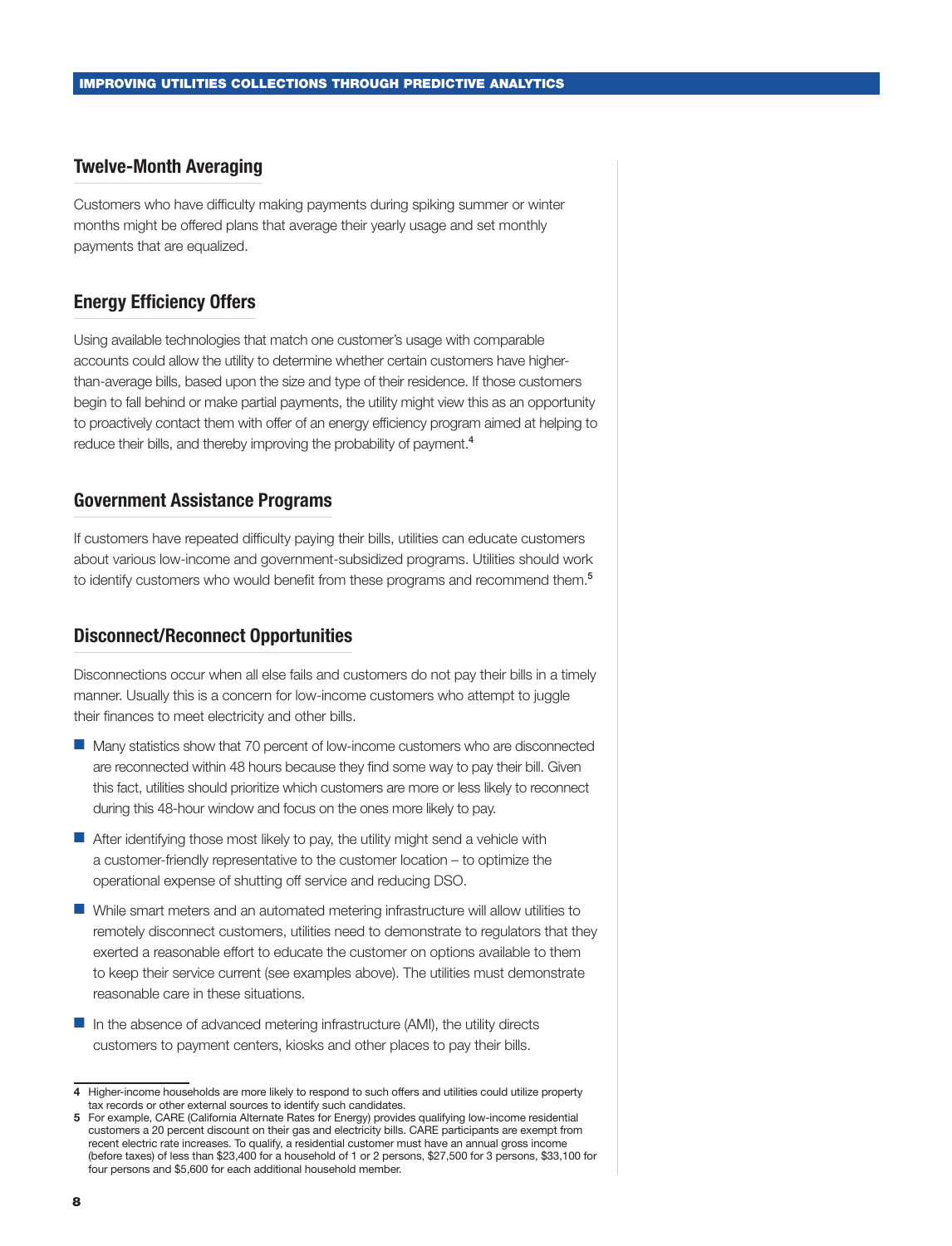#### <span id="page-10-0"></span>Optimizing Debts Sent to Collection Agencies

By seeking to identify customers as individuals, the utility should strive to identify the 30 percent of customers who never reconnect within 30 days. In this case, utilities typically sell the bad debt to third-party collection agencies for pennies on the dollar, offering an opportunity for utilities to maximize those sales. Utilities can use collection optimization technology systems that more accurately value the book of their customers, and then sell any bad debts to the collection agency in a segmented offering that reflects the likely ability of the customers to pay.

## SAS® : The Right Solution for Collection Optimization

SAS solutions have been tested and proven in other industries to be effective in optimizing collection efforts:

- SAS solutions enable access to lots of different types of data. SAS solutions can use data in any format, from anywhere in the business to inform a variety of analytical tools that work together for optimizing collections. Data mining is most effective when it is part of an integrated information-delivery strategy that includes data gathered from diverse sources, including the Web, call centers, surveys, customer feedback forms and transactional point-of-sale systems. To that end, SAS solutions provide access to more than 50 file structures, and include a file import facility for easy access to Microsoft Excel, comma-delimited files, SAS and other common file formats (relational or otherwise).
- SAS solutions build algorithms for developing business insights consistently. Robust data mining algorithms (i.e., neural network, k-means clustering, categorization and regression trees, etc.) provide reliable and scalable insights into a variety of types and volumes of customer data. SAS advanced analytics match the right forecast, regression, or clustering technique to fit the variability of your data.
- The SAS Analytics workbench gives modeling capabilities to utilities. SAS' data mining process encompasses five primary steps: sampling, exploration, modification, modeling and assessment (SEMMA). In each step, you perform an array of actions as the data mining project develops. By deploying nodes from the SEMMA toolbar, you can apply advanced statistics, identify the most significant variables, transform data elements with expression builders, develop models to predict outcomes, validate accuracy and generate a scored data set with predicted values to deploy into your operational applications.
- Viewing the results in meaningful ways. SAS software provides robust reporting and advanced data visualization. Results can be shared through Web portals, standard PDF documents, or integrated with Microsoft Office products.

**■** Utilities can use collection optimization technology systems that more accurately value the book of their customers, and then sell any bad debts to the collection agency in a segmented offering that reflects the likely ability of the customers to pay.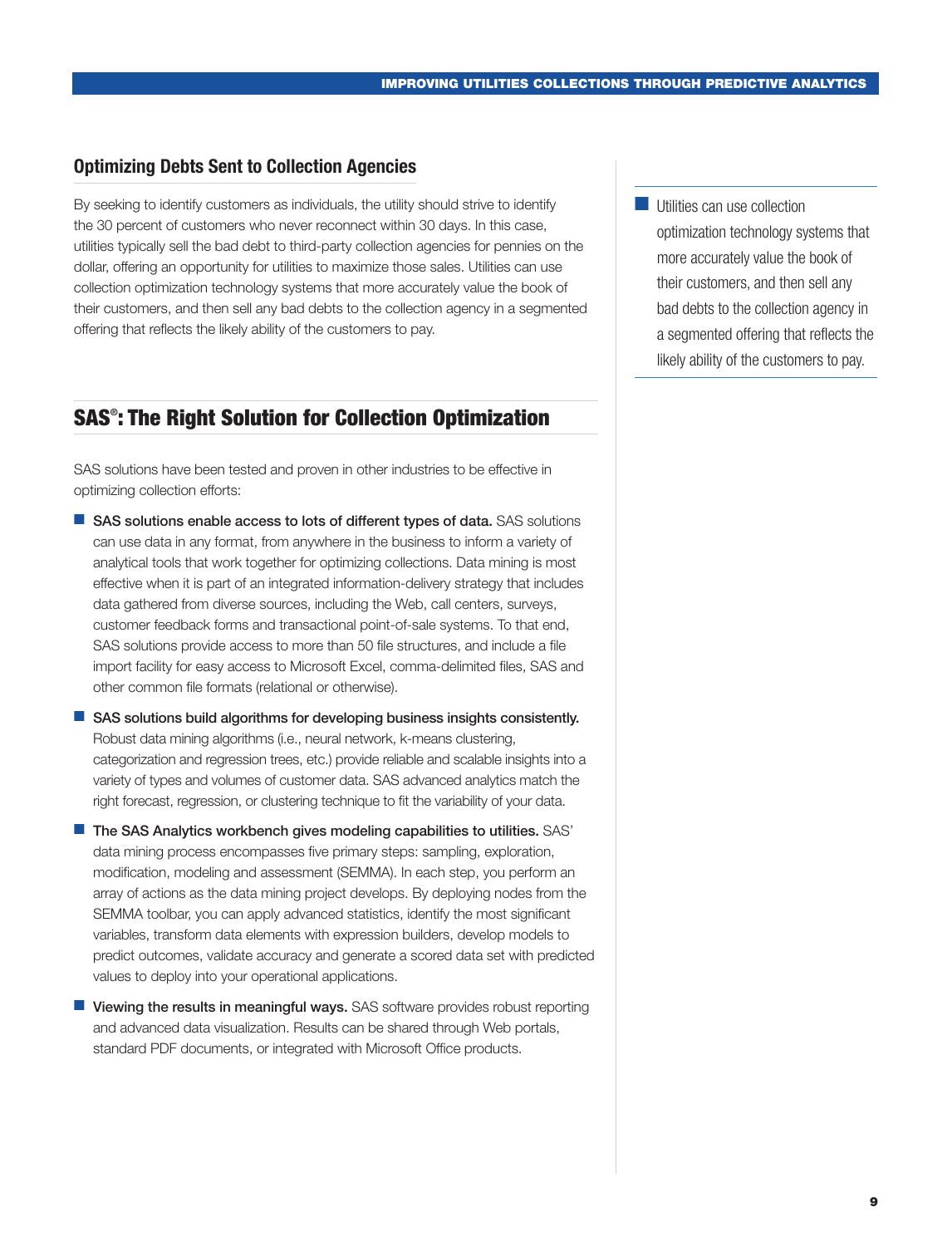<span id="page-11-0"></span>

| <b>Sampling and Assessments</b>                                                               |                                                                                                                                                                   |                                                                                                                                                                                  |  |
|-----------------------------------------------------------------------------------------------|-------------------------------------------------------------------------------------------------------------------------------------------------------------------|----------------------------------------------------------------------------------------------------------------------------------------------------------------------------------|--|
| Identifying customer<br>segments by geography,<br>outside information<br>sources or behavior. | Forecasting                                                                                                                                                       | <b>Robust Reporting</b>                                                                                                                                                          |  |
|                                                                                               | <b>Empowering utilities</b><br>by identifying probable<br>future situations that will<br>affect customers' abilities<br>to pay and produce<br>corrective actions. | Graphics and visualization<br>techniques enable<br>proactive handling of likely<br>customer problems and<br>creative solution finding<br>with alternative billing<br>techniques. |  |

*Figure 2. SAS solutions drive better bill collection operations.*

## **Conclusion**

Many coincidental factors will make bill collection optimization a necessity for the forward-thinking utility. The new era of smart meters will usher in expectations for returns on investments. Ongoing economic concerns will affect consumers' abilities to pay. Regulator and intervener concerns about the provision of electricity as a basic necessity of modern life will continue no matter the economic environment. Shareholders will demand the best possible financial performance from utilities. Utilities will need every cash flow improvement option available to them on the table.

SAS has many years of experience working in a wide range markets (e.g., financial services and telecommunications) that use new data inputs to their advantage for activities such as credit scoring and bad debt modeling. Indeed, there are striking similarities between the use of SAS technology within the financial industry and utilities' needs for improving collection processes.

SAS can offer one federated view of all the information that's available to the utility. In fact, SAS' most applicable strength may be its proven ability to access other business systems to pull and push data, and convert it into forecasts, reports and analysis. In turn, this information may be used to improve bill collections and drive ROI on smart meter investments.

Utilities can start now in setting a framework for the use of smart meter data by seeking to improve collections, making them ready for the smart meter revolution. **Utilities will need every cash flow** improvement option available to them on the table. SAS can offer one federated view of all the information that's available to the utility.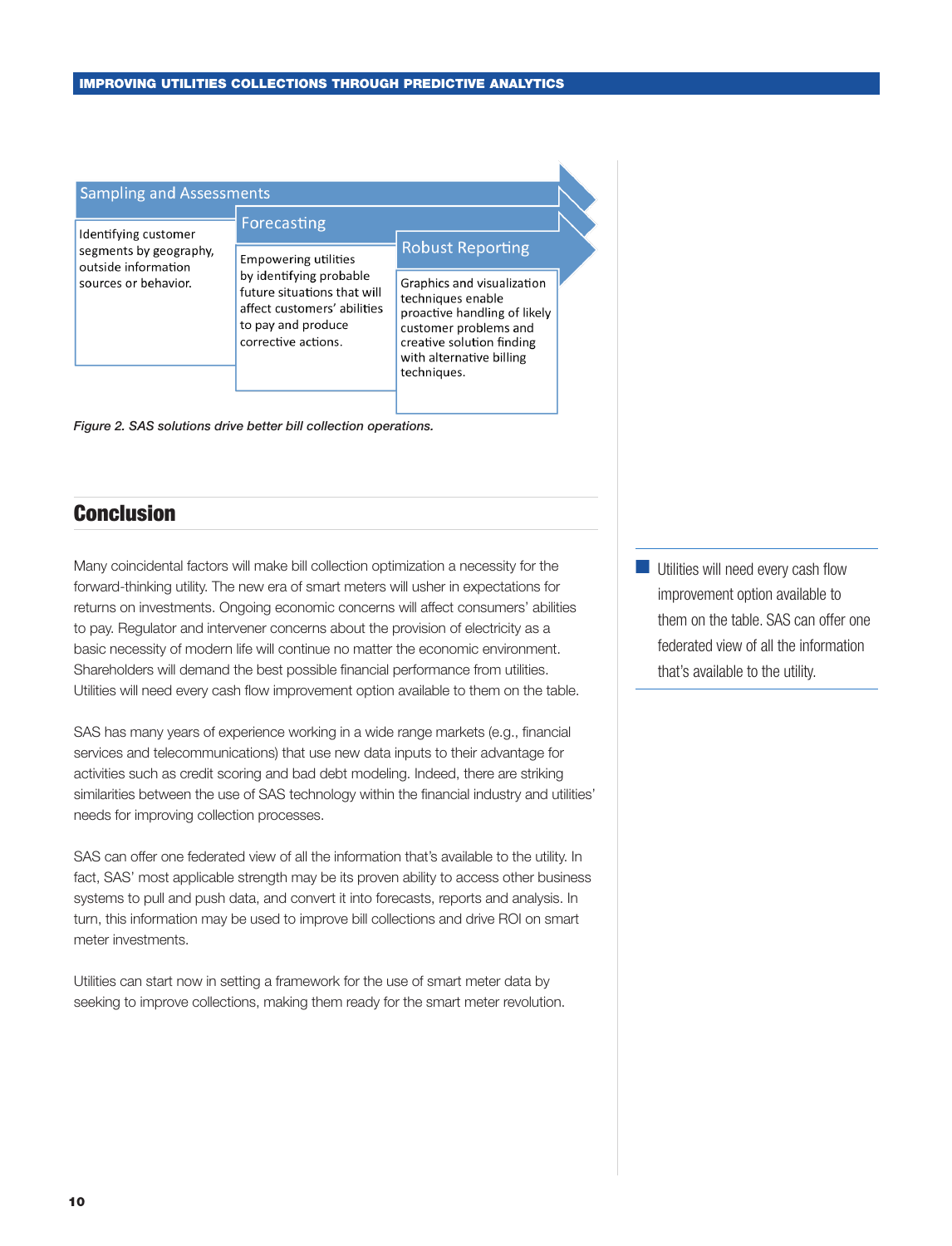## <span id="page-12-0"></span>About SAS® for Energy and Utilities

With SAS Analytics, energy and utilities companies manage environmental stewardship, leverage smart grid investments, optimize operations, control costs and evaluate market and business risks.

- More than 500 energy companies worldwide rely on SAS for critical business applications.
- Forrester has recognized SAS as a Leader in Predictive Analytics and Customer Data Mining (Q1 2010).<sup>6</sup>
- Hundreds of sites use SAS Intelligence Storage, which hosts data warehouses in excess of 30 terabytes.
- SAS technology can access more than 200 data sources.
- SAS is database agnostic; therefore, it can implement the data store on major database platforms like Oracle, DB2 or Microsoft SQL Server, as well as many others. This enables utility companies to keep their existing hardware investments.
- SAS is known for analytic data management capabilities and has a proven technology that will provide minimal risk to utility companies. SAS can deliver a large data management solution based on best practices used around the world in other industries.

SAS is the leader in business analytics software and services, and the largest independent vendor in the business intelligence market. Through innovative solutions delivered within an integrated framework, SAS helps customers at more than 45,000 sites improve performance and deliver value by making better decisions faster. Since 1976 SAS has been giving customers around the world THE POWER TO KNOW®.

<sup>6</sup> Kobielus, James, *The Forrester Wave™: Predictive Analytics And Data Mining Solutions, Q1 2010*. February 4, 2010.<http://www.sas.com/news/analysts/forresterwave-predictive-analytics-dm-104388-0210.pdf>